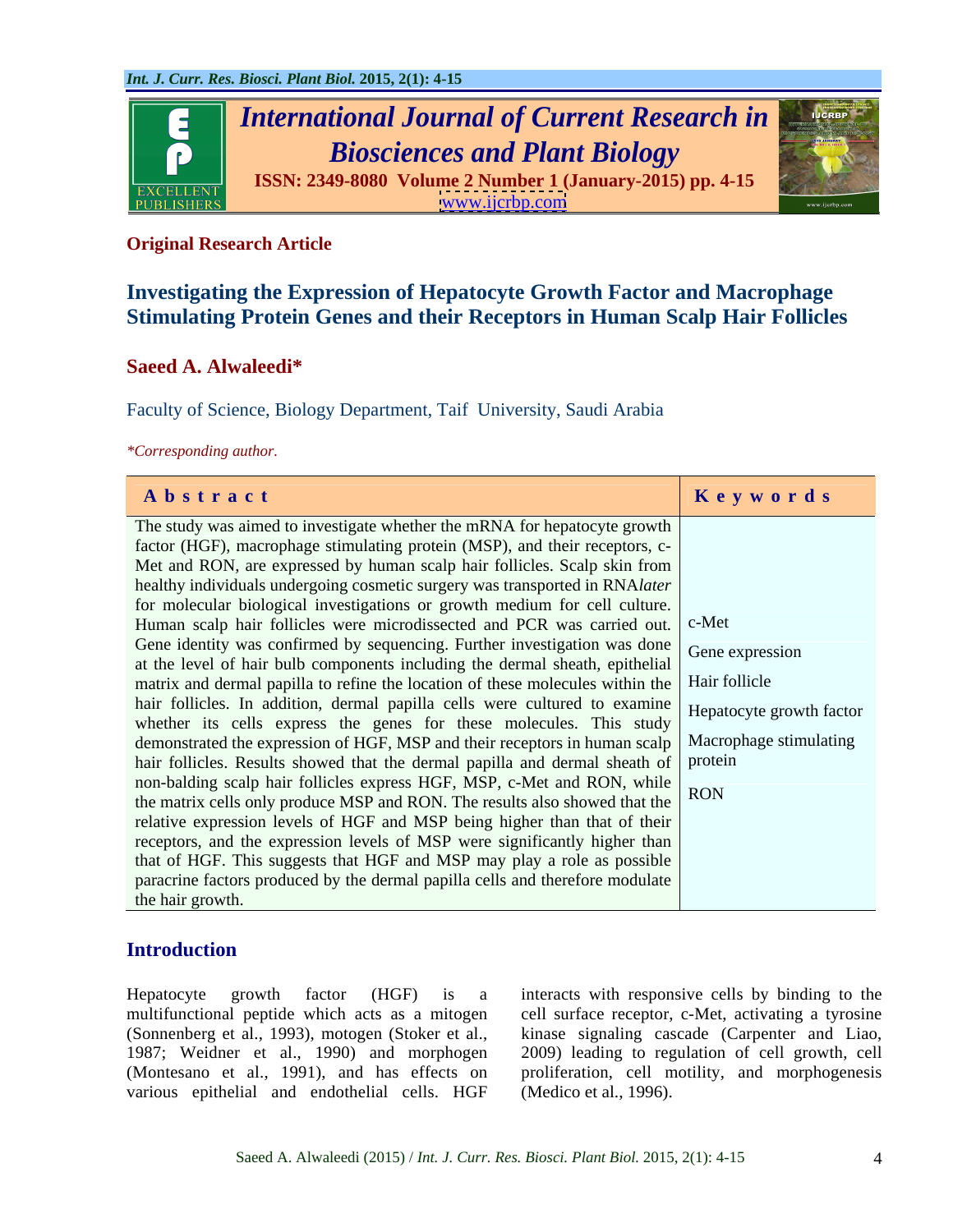and acts primarily upon epithelial cells and endothelial cells (Rubin et al., 1991; Matsumoto and plays an important role in embryonic organ development and in adult organ regeneration (Stern repair (Ohmichi et al., 1998; Mizuno et al., 2005; Lassus et al., 2006), the early development of the kidney and kidney repair (Woolf et al., 1995; Van Adelsberg et al., 2001; Baer and Geiger, 2006), and angiogenesis and vascular repair (Montesano et al., 1991; Rosen et al., 1991; McKinnon et al., 2006). HGF may interact with other paracrine factors. Based on *in vitro* studies, basic fibroblast growth factor (bFGF), which plays a role in embryonic development and wound repair, has been found to stimulate HGF secretion in many of mesenchymal derived cell lines in human beings (Roletto et al.,

has been observed to stimulate growth of human scalp hair follicles (Jindo et al., 1995) as well as mouse vibrissae (Jindo et al., 1994) in organ culture. Human recombinant HGF can also stimulate the growth of mouse pelage hair follicles *in vivo* and retards murine hair follicles regression into catagen (Jindo et al., 1998). When recombinant mouse HGF was injected under the back skin of mice, the result showed that HGF significantly delayed catagen development during both early and late stages of hair follicle regression *in vivo* (Lindner et al., 2000). The gene for HGF was strongly expressed in rat anagen tissue and slightly in telogen tissue, and HGF mRNA was detected in rat cultured dermal papilla cells, using RT-PCR (Yamazaki et al., 1999). HGF has also been observed to localise to the dermal papilla cells of mouse pelage anagen including the ability to act as an inflammatory follicles using immunohistoreactivity (Lindner et cytokine to activate macrophages (Skeel et al., al., 2000). These results suggest that HGF can regulate rodent hair follicles and is produced by 1996; 1998), induce cell motility (Santoro et al., their dermal papilla. Another study showed that HGF can increase DNA synthesis in cultured al., 1994), stimulate liver cell morphogenesis and keratinocytes derived from human scalp hair bulb in motogenesis (Medico et al., 1996), promote the a dose-dependent manner *in vitro* (Shimaoka et al., growth and motility of keratinocytes (Wang et al., 1995). In addition, HGF stimulated the proliferation 1996b), stimulate maturation of megakaryocytes of rat vibrissae dermal papilla cells with maximal effect at 50ng/ml in a concentration-dependent (Iwama et al., 1996) of epithelial cells separated manner, whereas there was minimal effect on from the extracellular matrix (Danilkovitch and cultured fibroblasts (Yu et al., 2004).

HGF may act as a paracrine factor secreted by Cultured dermal papilla cells of human scalp hair mesenchymal-derived cells in a variety of organs follicles were found to express HGF, which has Nakamura, 1992; Sulpice et al., 2009). HGF also were noticed in HGF gene expression when balding, et al., 1990), for example in lung formation and 2000). However, HGF gene expression was very 1996). also prominently localised in the inner root sheath HGF has been implicated in hair growth control. It follicles using immunohistochemistry (Lindner et al., 2000). stimulatory effects on human scalp hair follicle growth *in vitro* (Shimaoka et al., 1995). No effects non-balding scalp and beard cultured dermal papilla cells were cultured with testosterone (Merrick, low in balding scalp cells whereas beard cells showed a greater expression than non-balding scalp cells. This differential expression suggests that HGF may play a role in maintaining large follicles and the levels of HGF in androgen dependent follicles may be changed by *in vivo* androgen exposure (Randall et al., 2001). The gene for the HGF receptor, c-Met, was expressed in human scalp and rat vibrissae cultured dermal papilla cells as observed by the RT-PCR technique, and it was also found in rat vibrissae follicular matrix keratinocytes by in situ hybridization (Yu et al., 2004). c-Met was and outer root sheath in mouse pelage anagen follicles using immunohistochemistry (Lindner et al., 2000).

> Another member of hepatocyte growth factor family also implicated in hair follicle growth is macrophage stimulating protein (MSP). It was initially considered as a serum factor which stimulated chemotaxis of peritoneal resident macrophages (Brunelleschi et al., 2001). MSP exerts its actions on target cells by binding to a cell surface receptor called RON (Recepture d'origin Nantaise) in human beings (Camp et al., 2007), also known as macrophage stimulating 1 receptor (MST1R). RON belongs to the Met proto-oncogene family, a distinct subfamily of th receptor tyrosine kinase family (Wang et al., 2003).

> Several functions for MSP have been determined, 1991), promote bone resorption (Kurihara et al., 1996), promote cellular proliferation (Gandino et (Banu et al., 1996), and prevent cellular apoptosis Leonard, 2001).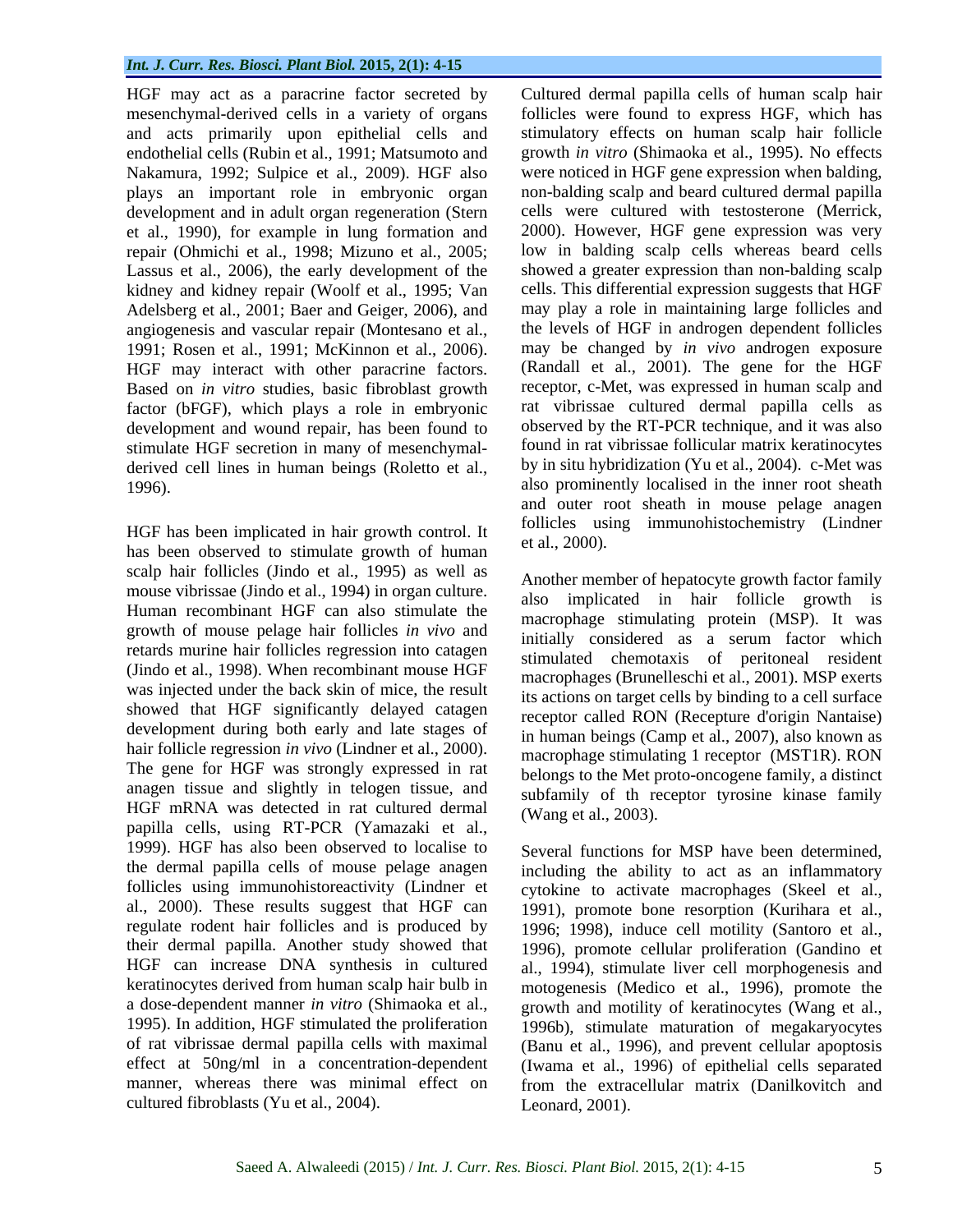MSP induced telogen follicles to enter the anagen and epithelial hair matrix, were microdissected from growth phase *in vivo* (McElwee et al., 2004). In 150 follicles from each individual before separate addition, exposure to different concentrations of total RNA isolation. Hair bulb components from MSP *in vitro*, gave an increase in human hair follicle length in organ culture. Using immunohistochemistry, the MSP receptor, RON, was localised in human hair follicles, with higher intensity in the outer and inner root sheath, and hair The isolated dermal papilla cells were placed into a play a role as a paracrine modulator of hair growth.

Human skin samples from non-balding individuals were obtained from healthy donors undergoing elective cosmetic dermatological surgeries, with full written donor consent. For molecular biological investigations, tissues were collected from occipital regions of three men (aged 30, 29, and 37 year) and two women (aged 32 and 37 year) were placed individually into sterile universal tubes (10 ml) containing RNA stabilization solution, RNA*later* (Sigma-Aldrich Ltd., UK), to inhibit RNases. The samples were stored in the fridge at 4°C overnight to allow the RNA*later* to penetrate the tissues. For cell culture investigations, two women (aged 34 and sterile universal tubes containing RPMI 1640 reached approximately 90% confluence.

were microdissected individually from each skin follicles were pulled from the skin gently using fine

bulb components, the dermal sheath, dermal papilla,

three individuals were analyzed separately.

## **Cell culture procedure**

matrix, to a lesser extent in the dermal papilla polystyrene rectangular canted-neck cell culture (McElwee et al., 2004). Therefore MSP may also flask with a surface area of 25 cm² (Thomas **Materials and methods** was routinely supplemented with penicillin (10 **Biological materials** ng/ml), 2 mM L-glutamine and fetal calf serum Scientific, USA). Each flask contained 10 ml RPMI 1640 growth medium (Gibco). The growth media units/ml), streptomycin (100  $\mu$ g/ml), fungizone (2.5 ng/ml), 2 mM L-glutamine and fetal calf serum (20%, v/v). The flasks were placed in the incubator for 24 hours to allow the cells to attach to the surface of the flasks. Cell culture was carried out in a humidified atmosphere at 37ºC in 95% air and 5% CO2 using a Heraeus B5060 EK incubator. The medium was changed every 3 days. The maintenance of the dermal papilla cells was performed in a Class II MDH laminar flow cabinet. Growing cultures were viewed daily using an inverted, phase contrast microscope (Leitz, Wetzlar, Germany) to observe general morphology and growth conditions. Photographs of cultures were taken under a phase contrast microscope (Leitz).

37 year) donated skin. Samples were collected into Passaging was carried out when cell cultures growth medium (Gibco, Paisly, UK). Trypsinisation was performed to detach cells from Human anagen hair follicles from non-balding scalp from the flasks and the cells were rinsed three times samples under a leica MZ8 dissecting microscope remove any excess serum protein which could (Wetzlar, Germany) using sterile equipment and possibly inactivate the trypsin. An appropriate plastic ware. Each skin sample was transferred to a volume of trypsin/EDTA, approximately 500 µl, petri dish containing RNA*later* for molecular was added to each cell culture flask (25 cm²) and the biological investigations or PBS (Oxoid, flasks were replaced in the incubator for Basingstoke, UK) for cell culture. The skin sample approximately 2-3 min until the cells had rounded was cut at the junction between the epidermis and up and detached. The cell detaching was viewed dermis using a sterile scalpel blade. The hair under a phase contrast microscope (Leitz) until all forceps and then transferred into another petri dish cells of each flask were transferred and divided containing fresh RNA*later* or PBS kept on ice. The between three 25 cm² flasks containing 10 ml of isolated hair follicles were cleaned of any dermis or fresh growth media. The flasks were placed back in fat debris under a higher magnification using sterile the incubator and the media changed every 3 days. syringe needles (27G1/2 tuberculin syringe; Sigma). When cultured dermal papilla cells reached To localize the gene expression in the hair bulb, using a cell scraper (Bioscience Technology, USA) reached approximately 90% confluence. the flask by proteolysis. The medium was emptied in a suitable amount of sterile PBS (10-15 ml), to cells had detached from the surface of the flask. The confluence, they were collected from the flasks and transferred to universal tubes. The tubes were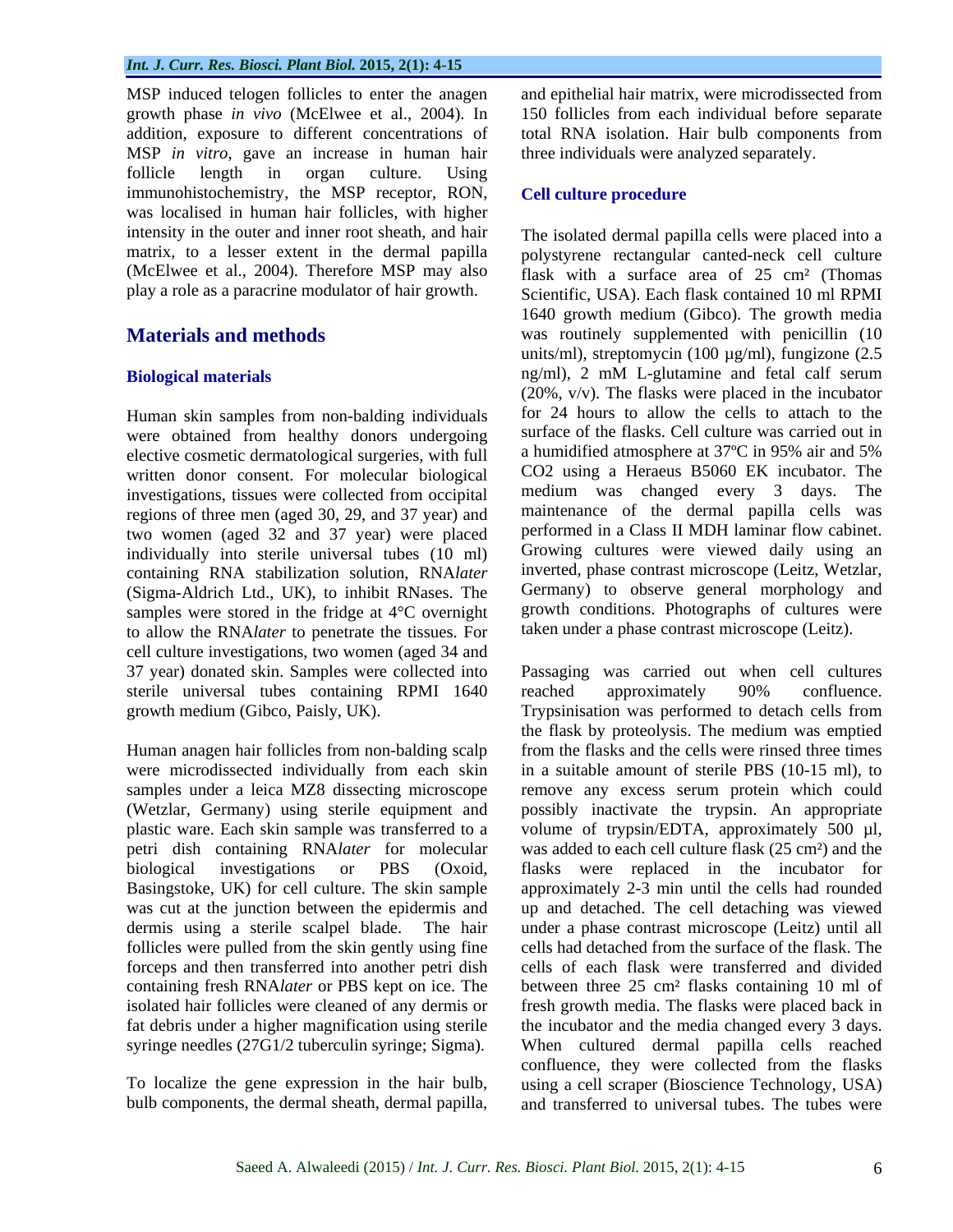spun down in a Sanyo Harrier 15/80 centrifuge mineral oil (Sigma) was added on the top of the (Jepson Bolton & Co Ltd, UK) at 1200 rpm for mixture. The primer sequences used forRT-PCR about 10 min until the cell pellets were formed. The had been previously optimised and used previously supernatant was carefully removed to avoid by other workers. The primers were as follows: disruption of the cell pellets. The pellets were resuspended in 2 ml of stabilization reagent,  $\beta$ -actin: (Davies et al., 2005) RNA*later*. The resulting pellets were used for RNA<br>isolation and later cDNA synthesis isolation and later cDNA synthesis.

*Total RNA isolation:* Total RNA was extracted from scalp anagen follicles or isolated follicular<br>components from each individual immediately after Forward components from each individual immediately after microdissection using the GenElute Mammalian  $R_{\text{everse}}$ Total RNA kit (Sigma) or RNeasy Mini Kit (Qiagen, Crawly, UK). The extraction process was performed in an area cleaned before use with 70% (v/v) ethanol and RNase Zap solution (Sigma). The quality of total RNA was checked by agarose gel electrophoresis  $1.5\%$  (w/v) before further  $5^{+}$ -AGGAGGATGTGGCAGATGC-3 purification to isolate poly (A) RNA (i.e., mRNA)  $E_{1-GA}$   $E_{1-GA}$ using GenElute mRNA Miniprep Kit (Sigma) following the manufacturer's instructions.

*RT-PCR:* RT-PCR was used to investigate the Forward expression of mRNA for HGF, MSP, and their  $\frac{5}{R_{\text{e}} \cdot 10^{14}}$ receptors; c-Met and RON in anagen scalp hair follicles. In order to ensure that the RNA samples to be used for cDNA synthesis were free of any contaminating DNA, the sample was treated with the DNA amplification Grade I Kit (Invitrogen Ltd., UK). cDNA synthesis was carried out by using an  $\frac{5}{2}$ -ACTC Avian Myloblastosis Virus (AMV) reverse 5'-GGCTTACACTTCGG GCACTTAC-3' transcription system (Promega, Southampton, UK) to produce single strand cDNA from DNase-treated poly (A) RNA. The cDNA was aliquoted into 10 µl cDNA portions for storage at -20°C until required.

PCR ampilification was performed using 5 µl of cDNA in 50  $\mu$ l reaction volume containing 0.5  $\mu$ M concentrations of forward and reverse primers (Sigma-Genosys Ltd., Pamisford, UK), 5 µl of 10X PCR reaction buffer (200 mM Tris-HCl, pH 8.4, of each dNTP (Promega), 1.5 µM (HGF and RON) or 2.5 mM ( $\beta$ -actin, MSP, and c-Met) MgCl2 depending upon primer set, and 0.5 µl of Taq DNA polymerase (5 units/ µl; Invitrogen). For each PCR reaction, a negative control was set up replacing the cDNA with nuclease free water. To prevent evaporation of the reaction mixture, one drop of by other workers. The primers were as follows:<br> $\beta$ -actin: (Davies et al., 2005)

```
Molecular biological investigations<br>
5'-CGTCATACTCCTGCTTGCTGATCCACATCTGC-3'
                                  Forward
                                  5'-TCTGGCACCACACCTTCTACAATGAGCTGCG-3'
                                  Reverse and the set of the set of the set of the set of the set of the set of the set of the set of the set of the set of the set of the set of the set of the set of the set of the set of the set of the set of the set of t
```
HGF: (Shimaoka et al., 1995)

```
Forward
5'-TTCACAACCAATCCAGAGGTACGC-3'
Reverse and the set of the set of the set of the set of the set of the set of the set of the set of the set of the set of the set of the set of the set of the set of the set of the set of the set of the set of the set of t
5'-GAGGGTCAAGAGTATAGCACCATG-3'
```
MSP: (Shorter et al., 2008)

```
Forward
5'-AGGAGGATGTG GCAGATGC-3'
Reverse and the set of the set of the set of the set of the set of the set of the set of the set of the set of the set of the set of the set of the set of the set of the set of the set of the set of the set of the set of t
5'-GA TTTGATGCCGCAGCTCT-3'
```
RON: (Matsuzaki et al., 2005)

```
Forward
5'-TCAACTCCCACATCACCATCTG-3'
Reverse and the set of the set of the set of the set of the set of the set of the set of the set of the set of the set of the set of the set of the set of the set of the set of the set of the set of the set of the set of t
5'-AGTGTAAAGCCAGCAGCTCCAT-3'
```
c-Met: (Imaizumi et al., 2003)

```
Forward
5'-ACTCCCCCTGAAAACCAAAGCC-3'
Reverse and the set of the set of the set of the set of the set of the set of the set of the set of the set of the set of the set of the set of the set of the set of the set of the set of the set of the set of the set of t
```
500 mM KCl; Invitrogen), 200  $\mu$ M concentrations for 30 cycles. Final extension period of 11 min at Initial denaturation of cDNA at 95°C for 5 min was followed by 35 cycles of PCR ampilification. Cycling conditions were as follows: for  $\beta$ -actin and RON, 35 cycles of 95°C for 1 min, annealing at 56°C for 1 min, and 72°C for 1 min; for HGF, 94°C for 1 min, 63°C for 1 min and 72°C for 60 sec for 45 cycles; for MSP, 35 cycles of 95°C for 1 min, 62°C for 1 min, and 72°C for 60 sec; for c-Met, 94 °C for 1 min, 60 °C for 1 min and 70 °C for 60 min for 30 cycles. Final extension period of 11 min at 72°C completed the thermocycling before cooling at 4°C. The PCR products were analyzed by gel electrophoresis on 1.5% Tris-Acetate EDTA (TAE) agarose gel (Invitrogen). PCR products were visualised using the Uvitec gel documentation system (Uvitec Limited, Cambridge, UK) at 312 nm wavelength and the image captured.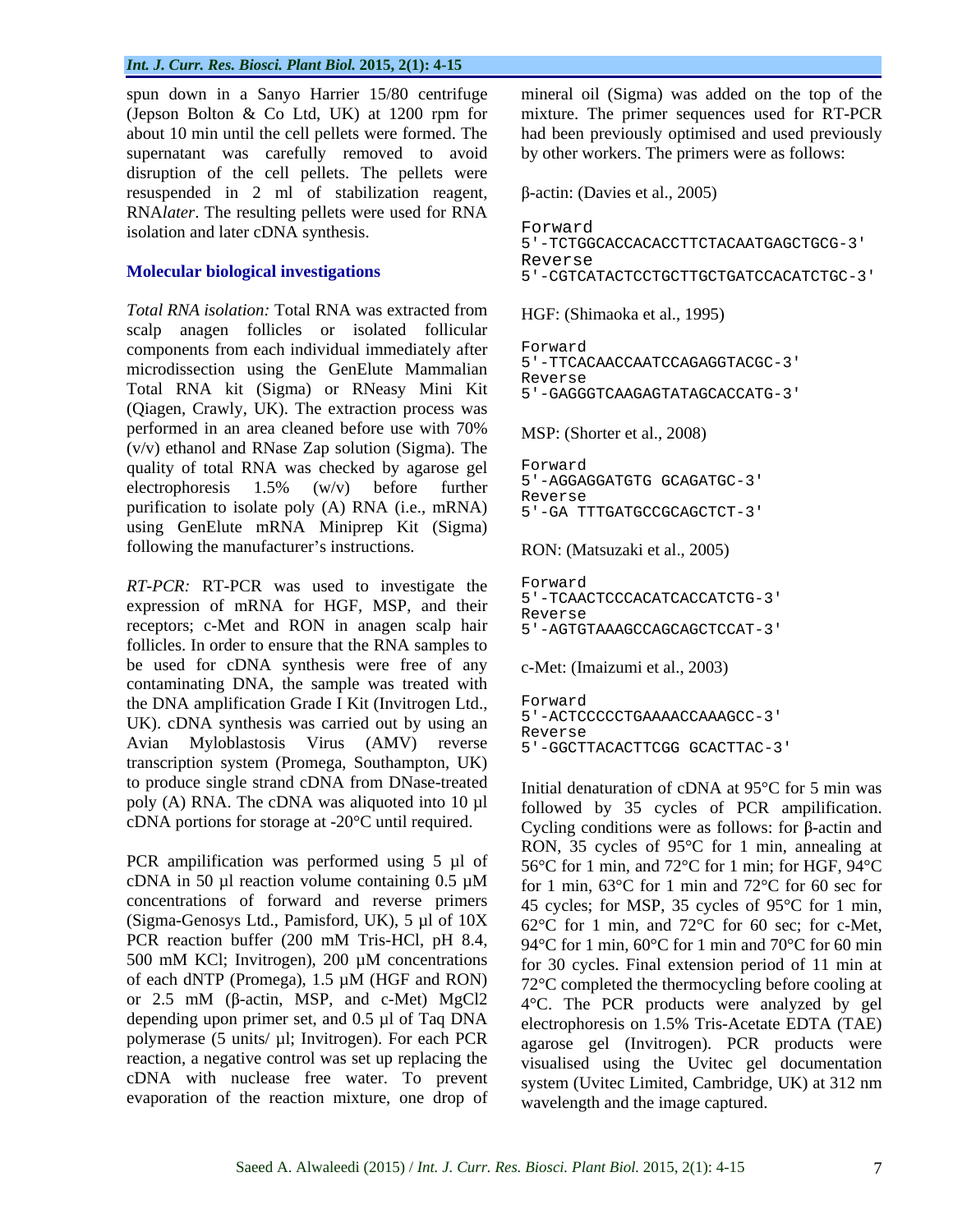identity of PCR products, the PCR process was gel to allow the use of a low temperature for DNA fragments from the gel. The DNA fragments were extracted from the gel using a MinElute Gel manufacturer's instructions. The purified sample of PCR product was sent to Complement Genomics (Sunderland, UK) for sequencing. The sequencing data were compared to the previously identified (GAPDH). gene sequences using the NCBI BLAST programme [\(http:www.ncbi.nlm.nih.gov/blastlb12seq/wblast2.c](http:www.ncbi.nlm.nih.gov/blastlb12seq/wblast2.c) gi). The chromatogram of the sequencing data was produced using the Chromas Lite software (version 2.0) available from <http://www.technelysium.com.au/>.

*Real-time PCR:* Real-time PCR was performed using the MyiQ<sup>TM</sup> single-colour real-time PCR detection system (Bio-Rad, UK) and SYBER® reaction mix was prepared and used: SYBER® Green PCR Master Mix (12.5 µl), the forward and reverse primers of the target gene (1 µl each), the  $cDNA$  template  $(1 \mu l)$  and the mixture were brought to 25 µl by adding nuclease-free water  $(9.5 \text{ µl})$ . The reaction mixture was then transferred into an optical 96-well reaction plate (Applied Biosystem). Each well of the reaction plate was also supplied with 25 µl of the appropriate PCR master mix. Each well was tightly covered using specific optical caps. The highly expressed housekeeping protein, GAPDH, was used as an endogenous control. The plate was then placed into the real-time PCR machine.

Real-time PCR was performed using specific forward and reverse primers for each cDNA target sequence. The annealing temperature for each target primer set was initially optimized using the cDNA template, synthesized from the universal human reference RNA (Stratagene, UK) which composed followed by denaturing at 94ºC for 15 seconds,

*followed by* 72°C for 15 seconds; this was repeated<br>*DNA Sequencing of PCR products:* To confirm the for 40 cycles. Real-time PCR data and the repeated with thin-walled PCR tubes calculated using the Genex database software based (VWRInternational, Poole, UK). The PCR products on the comparative  $(\Delta \Delta Ct)$  equitation method were separated by using a low melting point agarose (Livak and Schmittgen, 2001) to calculate relative dissolving the gel and to facilitate the isolation of threshold cycle during which a reaction emits the Extraction Kit (Qiagen), following the significantly greater than background is known as followed by 72ºC for 15 seconds; this was repeated for 40 cycles. Real-time PCR data and the differences between samples and controls were quantities of a nucleic acid sequence. The Ct is the threshold level of fluorescence. The detectable amount of fluorescence when a signal is the threshold. Data was normalized to the corresponding values of an endogenous control, glyceraldehyde 3**-**phosphate dehydrogenase (GAPDH).

# **Results**

## **Checking the quality of cDNA**

Green PCR Master Mix (Applied Biosystem, USA). using RT-PCR. Total and poly (A) RNA (i.e<br>For each real-time PCR reaction, the following mRNA) was successfully isolated from To determine whether human scalp hair follicles actually produce the hepatocyte growth family member genes, the gene expression for HGF, MSP, and their receptors c-Met and RON was investigated using RT-PCR. Total and poly (A) RNA (i.e mRNA) was successfully isolated from microdissected scalp hair follicles (Fig. 1). Prior to investigating the gene expression, the quality of cDNA was initially confirmed by PCR using primers specific for the positive control, housekeeping gene,  $\beta$ -actin, a highly expressed cytoskeletal protein.

> The detection of  $\beta$ -actin as a house keeping gene would denote that the isolated RNA from all experimental samples was of sufficient quality for reverse transcriptase PCR to be performed successfully. The expression of the  $\beta$ -actin sequence which amplified by RT-PCR in all five individual samples were similar in size to that expected from the human sequence which is 838 bp (Fig. 2). The identity of the  $\beta$ -actin PCR products was verified by sequence analysis.

## **Scalp hair follicles express the genes for HGF, MSP and their receptors**

of total RNA isolated from 10 cell lines representing This study demonstrated the expression of different human tissues which were chosen to hepatocyte growth factor family member genes and ensure a standard broad coverage of human genes. their receptors in human scalp hair follicles using The real-time PCR was performed under the PCR. All five human hair follicle cDNA samples following cycling conditions: 94°C for 3 min, produced PCR products of the expected size 262 bp, annealing (gradient) of 55°C to 63°C for 30 seconds, MSP, and their receptors, c-Met and RON 415 bp, 536 bp, and 217 bp for the genes of HGF,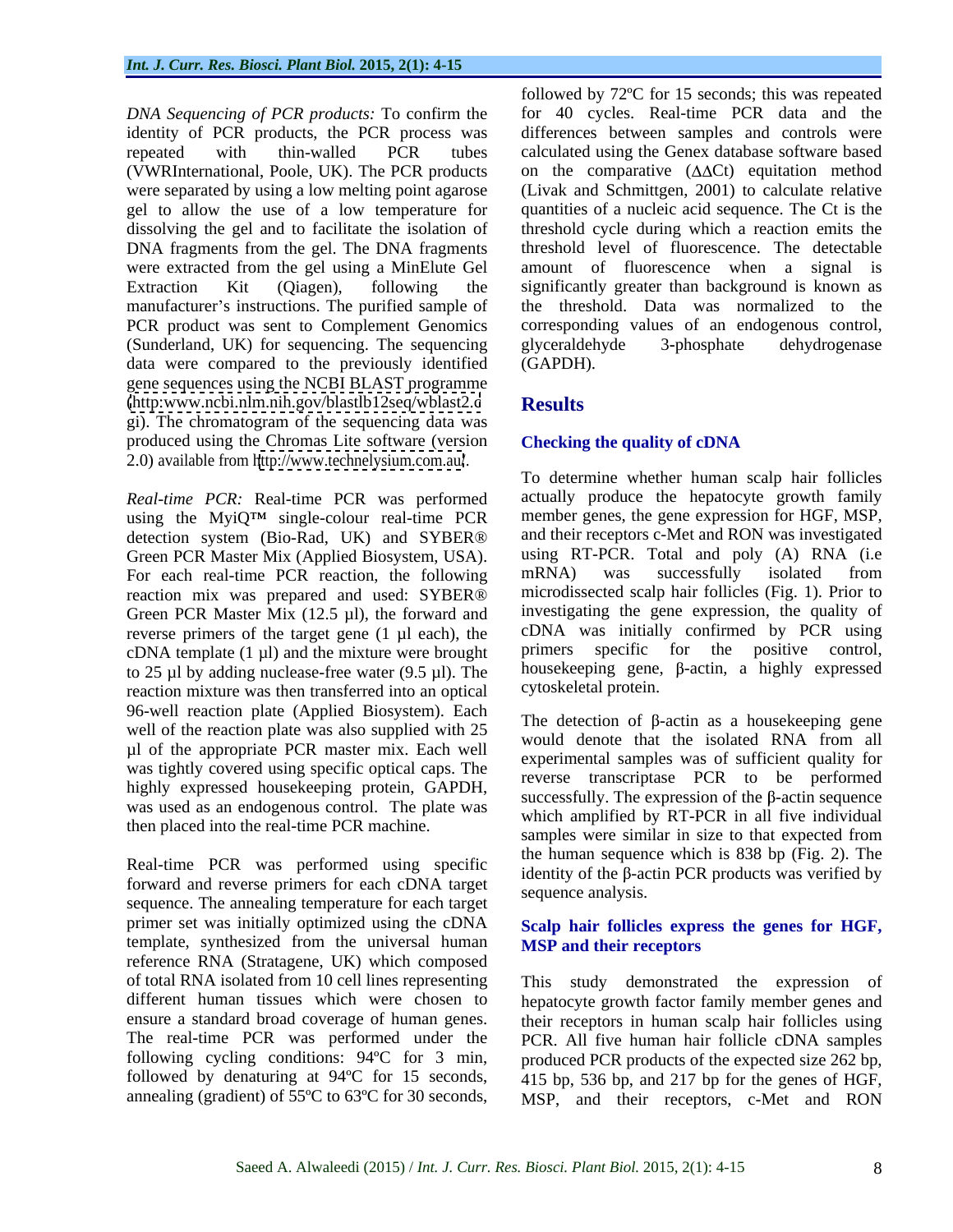respectively (Fig. 2). The negative control, in which Sequence analysis was used to ascertain the identity synthesis from the mRNA samples and GeneBank. respectively (Fig. 2). The negative control, in which<br>cDNA was omitted from the PCR reaction mix and<br>replaced with nuclease free water, was clear of any<br>bands. This demonstrated that all PCR products<br>were originated from t

cDNA was omitted from the PCR reaction mix and of the PCR products. The sequenced PCR product replaced with nuclease free water, was clear of any of each gene was compared to the known expected bands. This demonstrated that all PCR products human sequence. Thus, sequencing verified all were originated from the amplification of the cDNA genes against their relevant human sequences in GeneBank.

Fig. 1: Isolated human scalp hair follicle and its bulb. (A) Scalp skin, showing hair follicles and skin **layers. (B) Isolated lower human scalp anagen hair follicle. (C) Isolated human hair bulb shows the different parts of the hair follicle including the dermal sheath, hairmatrix and dermal papilla.** The hair follicles were microdissected for the purpose of total RNA isolation and later investiged for the expression of specific molecules using RT-PCR.

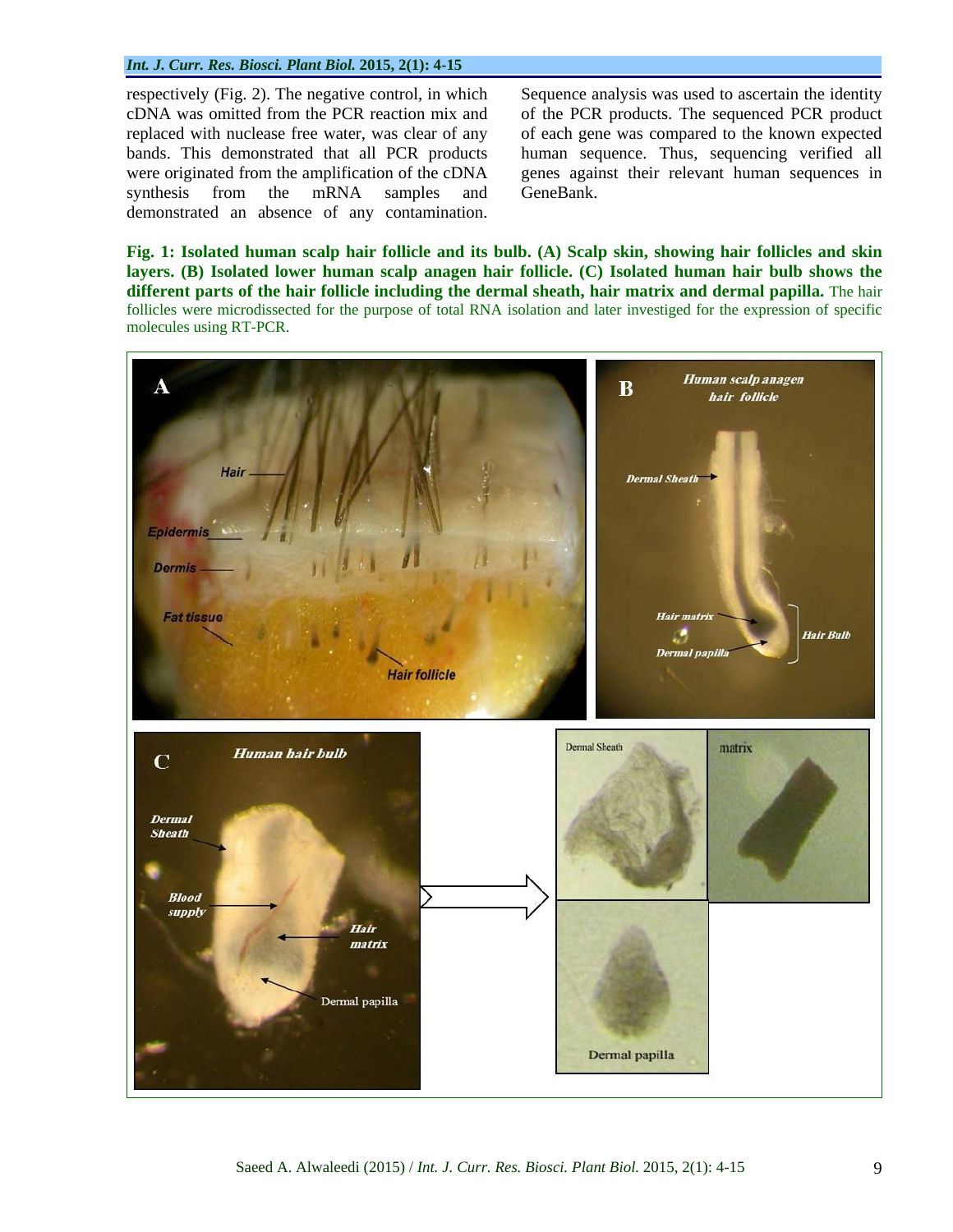**Fig. 2: Expression of HGF, MSP and their receptors in non-balding scalp hair follicles.** Reverse transcriptase PCR demonstrated expression of HGF, MSP and their receptors c-Met and RON in mRNA from five human hair follicle samples. Hair follicle cDNA samples were taken from non-balding scalp of five individuals. RT-PCR was performed using specific primers for target genes. The housekeeping gene,  $\beta$ -actin, was used as a positive control. PCR products were applied to 1.5% agarose gel for electrophoresis with ethidium bromide staining. DNA was visualized with UV illumination. Lane 1 denotes 100bp DNA molecular size marker (range from 100-1,500), Lane 2-6 human hair follicle PCR products. Lane 7 contained the negative control in which nuclease free water was used as a template instead of cDNA. The cDNA amplification products were predicted to be in length as indicated.



**Table 1. Localization of HGF, MSP, and their Localization of HGF, MSP and their receptors in receptors c-Met and RON in hair bulb components.** Hair follicle components were microdissected, and their expression of hepatocyte The expression of HGF, MSP and their receptors in growth factor family member genes was investigated by human hair follicles was further clarified by the RT-PCR. Analysis was performed on the dermal sheath, investigation of its expression in the three cell types the hair matrix, and the dermal papilla microdissected from 150 scalp follicles from each of 3 individuals separately. Hair bulb components from all three individuals gave the same pattern of expression.  $\sqrt{ }$ ,

| <b>Gene</b> | <b>Dermal</b><br>sheath | <b>Hair</b><br>matrix | <b>Dermal</b><br>papilla |
|-------------|-------------------------|-----------------------|--------------------------|
| <b>HGF</b>  | $\sqrt{\sqrt{}}$        | <b>XXX</b>            | $\sqrt{\sqrt{}}$         |
| <b>MSP</b>  | $\sqrt{\sqrt{}}$        | $\sqrt{2}$            | $\sqrt{\sqrt{}}$         |
| c-Met       | $\sqrt{\sqrt{}}$        | <b>XXX</b>            | $\sqrt{\sqrt{}}$         |
| <b>RON</b>  | $\sqrt{\sqrt{}}$        | ง/ง/ง                 | $\sqrt{2}$               |

# **scalp hair bulb tissues**

expressed; x, not expressed.<br>
expressed. Gene **Dermal Hair Dermal Dermal Dermal Exercise** were **Exercise** with the three cell types of the hair bulb were **sheath matrix papilla** collected separately from each individual, and HGF  $\sqrt{\sqrt{1-\frac{1}{2}} \times 1}$   $\sqrt{\sqrt{1-\frac{1}{2}} \times 1}$  sufficient good quality cDNA was obtained. The MSP  $\begin{vmatrix} \sqrt{\sqrt{1-\frac{1}{\sqrt{1-\frac{1}{\sqrt{1-\frac{1}{\sqrt{1-\frac{1}{\sqrt{1-\frac{1}{\sqrt{1-\frac{1}{\sqrt{1-\frac{1}{\sqrt{1-\frac{1}{\sqrt{1-\frac{1}{\sqrt{1-\frac{1}{\sqrt{1-\frac{1}{\sqrt{1-\frac{1}{\sqrt{1-\frac{1}{\sqrt{1-\frac{1}{\sqrt{1-\frac{1}{\sqrt{1-\frac{1}{\sqrt{1-\frac{1}{\sqrt{1-\frac{1}{\sqrt{1-\frac{1}{\sqrt{1-\frac{1}{\sqrt{1-\frac{1}{\sqrt{1-\frac{1}{\sqrt{1-\frac{1}{\$ c-Met  $\sqrt{v}$   $\times x$   $\times \sqrt{v}$  including such an element papiral samples and  $RON$   $\sqrt{v}$   $\sqrt{v}$   $\sqrt{v}$   $\sqrt{v}$   $\sqrt{v}$   $\sqrt{RON}$  (Table 1) of the hair bulb using the RT-PCR. Microdissection of the hair follicles bulb components proved to be extremely difficult and time consuming, requiring follicles were isolated from each individual. Equal The dermal sheath and dermal papilla samples all expressed HGF, MSP and their receptors c-Met and RON (Table 1).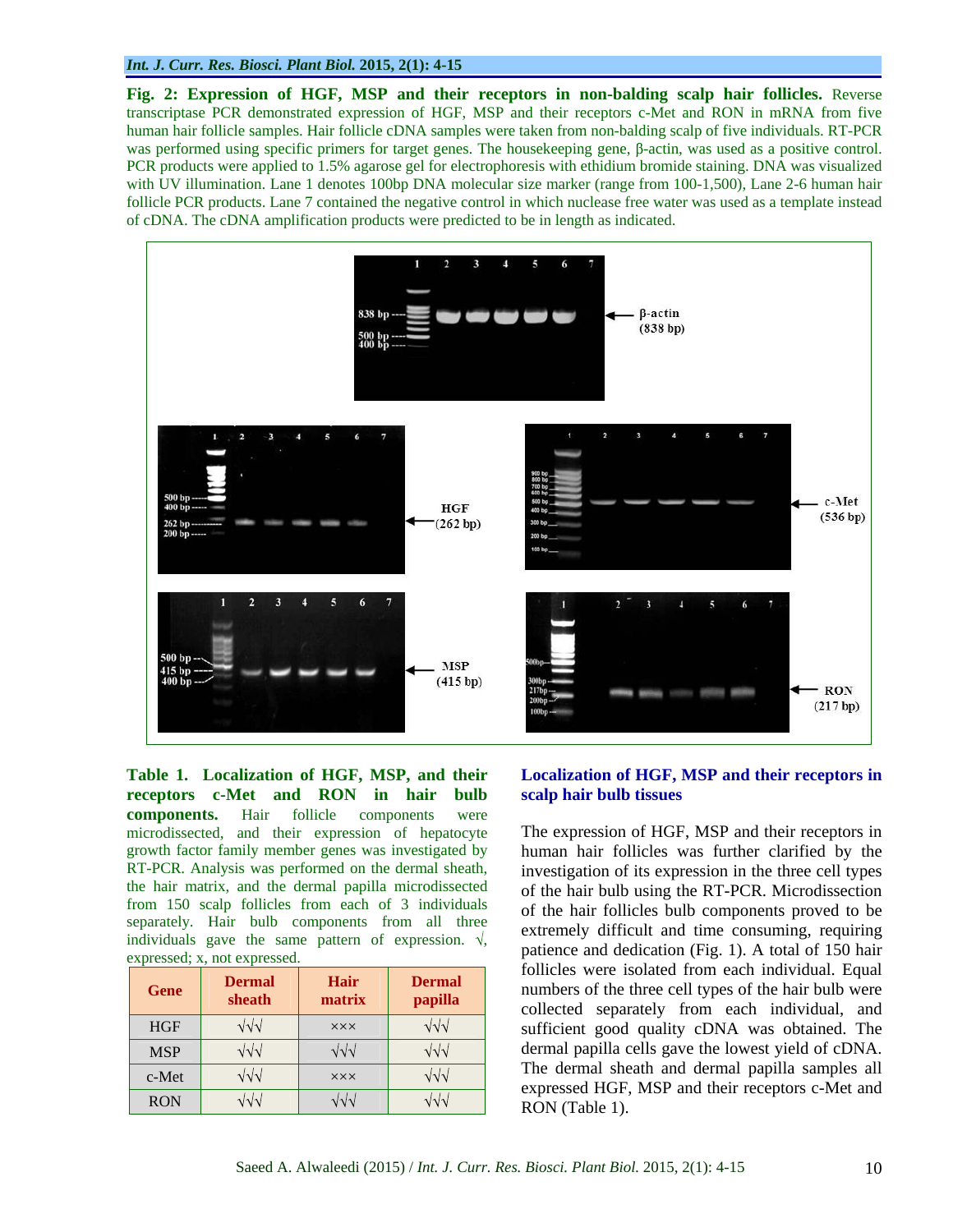identification of any non-specific product which may

In contrast, the hair matrix samples expressed only be amplified with these genes such as genomic DNA MSP and its receptor RON (Table 1). In addition, contamination and primer-dimers, as the presence of cultured dermal papilla cells also expressed all four a non-specific product would show up as an genes (Fig. 3). additional peak in the melt-curve. The melt-curves **The relative expression levels for HGF, MSP and** indicating that these reactions generated only one **their receptors in scalp follicles** product for each gene in each of the five samples The relative expression levels of HGF, MSP, c-Met, (Fig. 4). It is apparent from the graphs that the and RON were investigated using relative melting temperature (the inflection point) occurred quantitative real-time PCR. Since SYBR Green binds around 80°C in all investigated genes. Data from all to any double stranded DNA, it is necessary to five individual hair follicle samples were collected as examine the specificity of the resulting PCR products cycle threshold (Ct) and the gene expression levels of each gene. Melt-curve analysis allows the were calculated by normalizing the data against those for all examined genes contained only single peaks used, and no contaminating products were present of the endogenous control GAPDH in each sample.

**Fig. 4: Melt-curve analysis for HGF, MSP and their receptors, c-Met and RON. Melt-curves were generated by real-time PCR for HGF (A), MSP (B), c-Met (C) and RON (D) from five different non balding hair <b>follicle** samples. The melt-curves for all genes contain only one peak indicating that no contaminating products are present in these reactions and the reactions in (A), (B), (C) and (D), all generated only one product.



All five non-balding hair follicle samples expressed that of its receptor, RON  $(6.814 \pm 0.862)$  ( $p$ <0.001). HGF, MSP and the receptors c-Met and RON, with In addition, the relative gene expression levels of the relative expression levels of HGF  $(7.282 \pm$  MSP were significantly higher  $(p<0.0005)$  than that 0.657) being higher than that of its receptor, c-Met of HGF and the relative expression levels of RON  $(4.442 \pm 0.537)$  ( $p<0.0001$ ) and with expression levels of MSP (11.081  $\pm$  0.560) being higher than

were significantly higher  $(p<0.01)$  than that of c-Met (Fig. 5).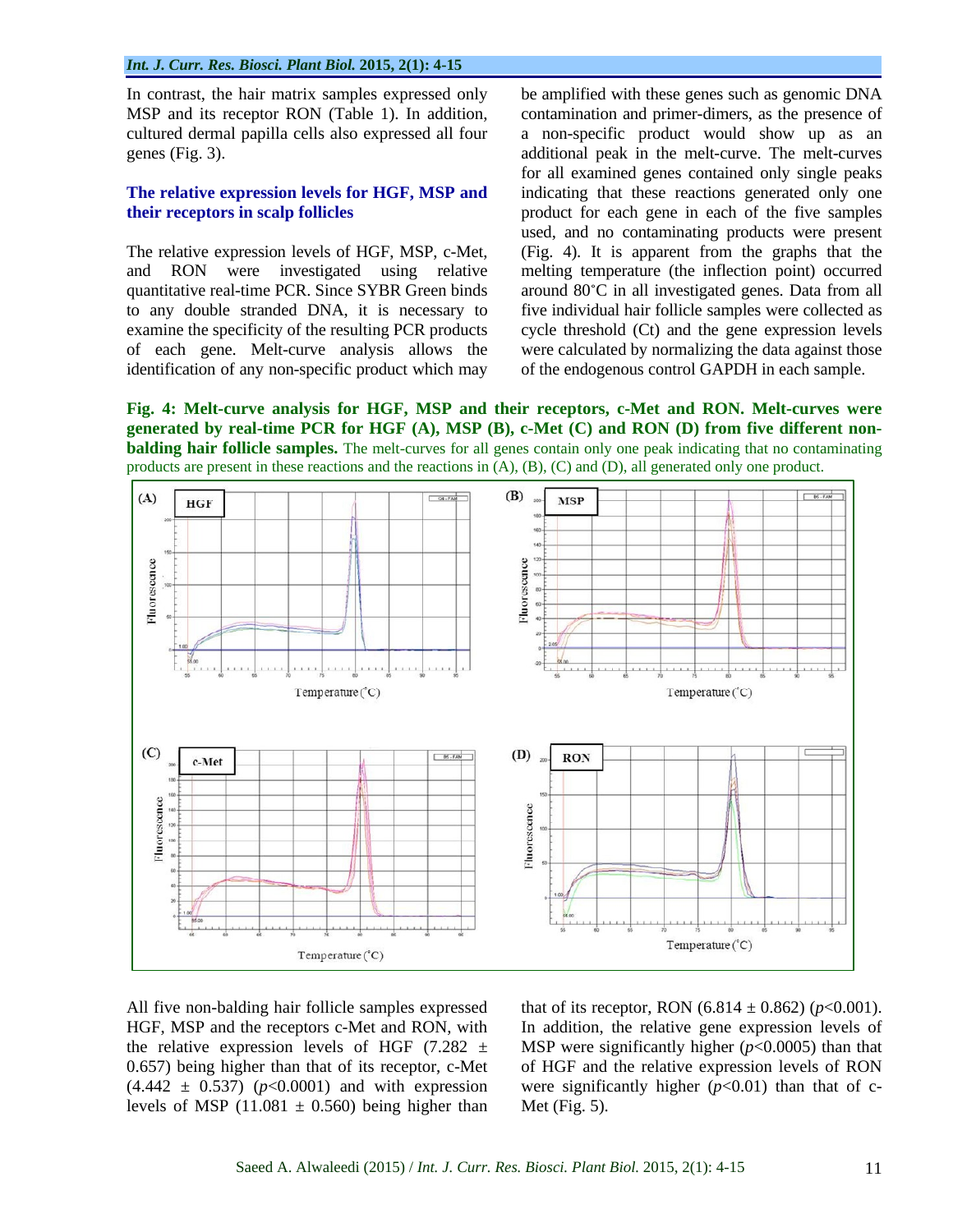**Fig. 5: Relative expression levels of HGF, MSP and their receptors in non-balding hair follicles.** Relative quantitative real-time PCR was performed to analyze the relative expression levels of HGF, MSP, c-Met and RON in human non-balding scalp hair follicles. Expression levels were calculated by normalizing the values against those of the endogenous control (GAPDH). Data are the mean values  $\pm$  SEM from five different individuals.



The expression of HGF and its receptor, c-Met, was investigated in isolated non-balding scalp hair follicles, to examine the suggestion that HGF is a possible paracrine factor involved in hair growth. It has been revealed that HGF may act as a powerful modulator of hair growth and be involved in morphogenesis and cycling (Jindo et al., 1995; Lindner et al., 2000). In a variety of organs, HGF is known to exert its effect as a paracrine factor secreted by mesenchyme- derived cells acting on neighbouring epithelial or endothelial cells (Peus and Pittelkow, 1996; Young-Ran et al., 2001).

The results of this study indicated that the dermal papilla and dermal sheath have the capacity to synthesise HGF and c-Met indicating their ability to produce c-Met which allow them to respond to HGF. It has been observed that the gene for HGF was strongly expressed in rat anagen, and slightly in telogen, follicles using cDNA extracted from skin sections (Yamazaki et al., 1999) and localised to the dermal papilla cells of mouse pelage anagen follicles (Lindner et al., 2000). Yu et al. (2004) reported c-Met expression in human scalp cultured have the capacity to synthesise the MSP receptor, dermal papilla cells and also in rat follicular matrix RON, which allows them to respond to MSP. Since

**Discussion** Since the dermal papilla is believed to be the main regulator of the hair follicle and can determine what sort of hair is produced (Jahoda et al., 2001; Randall, 2008), cultured dermal papilla cells are used extensively as a model system (Itami et al., 1995; Jahoda et al., 2001; Inamatsu et al., 2006; Hamada and Randall, 2006). Therefore, the expression of HGF and c-Met, was examined also in human cultured dermal papilla cells of non-balding scalp hair follicles. The detection of genes for both HGF and its receptor, c-Met, in the dermal papilla cells would enable this signalling system to work as an autocrine regulator. Dermal papilla cells have been shown to secrete autocrine regulatory factors which alter the growth of the dermal papilla cells *in vitro* (Thornton et al., 1998; Hamada and Randall, 2006). Since the size of the dermal papilla and number of cells it contains are directly related to the size of the hair produced by the follicles (Van Scott and Ekel, 1958; Elliott et. al., 1999), alteration in such factors could be important in alteration in hair follicle and hair size.

keratinocytes. the earlier studies detected MSP in the dermalThe findings of this investigation also indicated that the dermal papilla, the matrix and the dermal sheath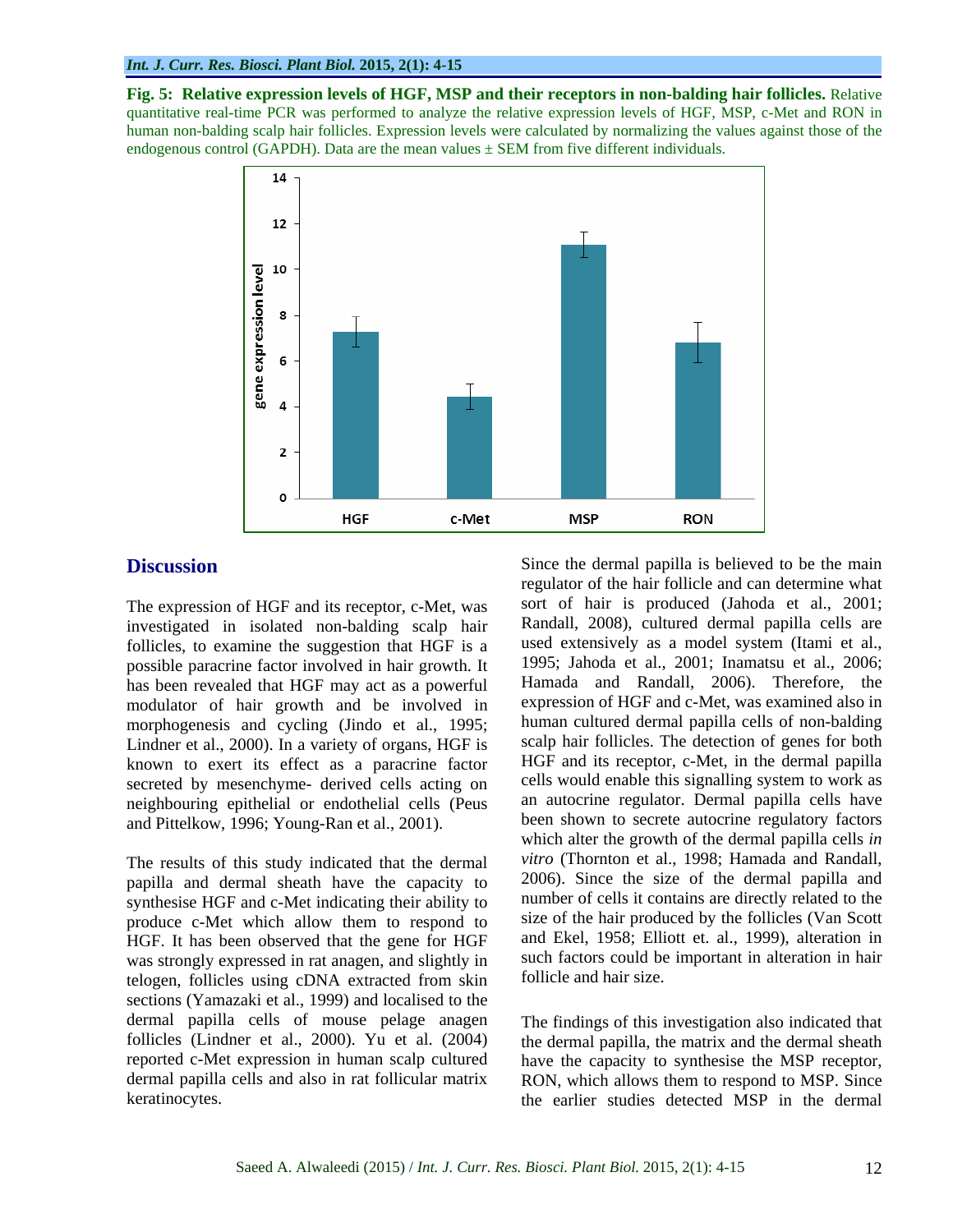follicles (McElwee et al., 2004; Shorter, 2007) and also the bulb matrix (Shorter et al., 2008), this would suggests that this signalling pathway works as paracrine signalling system. Since the dermal papilla can express both MSP and the receptor suggested earlier in the discussion of HGF and its receptor. On the other hand it could be the more normal paracrine route with the signal being produced by either the dermal papilla or the dermal sheath or the matrix cells and received by the Hamada, K., Randall, V. A., 2006. Inhibitory receptors in one of the other tissues. Therefore, MSP and its receptor RON seem good candidates for a paracrine role in alteration of hair growth. to male pattern baldness. Br. J. Dermatol. 154,

- Baer, P. C., Geiger, H., 2006. Different effects of growth factors on human renal early distal tubular cells *in vitro*. Kidney Blood Press. Res.
- Banu, N., Price, D. J., London, R., Deng, B., Mark, M., Godowski, P. J., and Avraham, H., 1996. Modulation of megakaryocytopoiesis by human the RON receptor. J. Immunol. 156, 2933-2940.
- Brunelleschi, S., Penengo, L., Lavagno, L., Santoro, C., Colangelo, D., Viano, I., and Gaudino, G., 2001. Macrophage Stimulating Protein (MSP) evokes superoxide anion production by human macrophages of different origin. Br. J.
- Camp, E. R., Yang, A., Gray, M. J., Fan, F., Hamilton, S. R., Evans, D. B., Hooper, A. T., Pereira, D. S., Hicklin, D. J., and Ellis, L. M., 2007. Tyrosine kinase receptor RON in human 5875.
- Carpenter, G., Liao, H. J., 2009. Trafficking of receptor tyrosine kinases to the nucleus. Exp
- Danilkovitch, A., Leonard, E. J., 2001. Anti apoptotic action of macrophage stimulating
- Davies, G. C., Thornton, M. J., Jenner, T. J., Chen, openers stimulate hair growth *in vitro*: implications for their modes of action in hair
- papilla and dermal sheath of human occipital scalp Elliott, K., Stephenson, T. J., Messenger, A. G., 1999. Differences in hair follicle dermal papilla volume are due to extracellular matrix volume and cell number: implications for the control of hair follicle size and androgen responses. J. Invest. Dermatol. 113, 873-877.
- RON, this could be an autocrine response, as Gandino, L., Longati, P., Medico, E., Prat, M., Comoglio, P. M., 1994. Phosphorylation of serine 985 negatively regulates the hepatocyte growth factor receptor kinase. J. Biol. Chem. 269, 1815-1820.
	- autocrine factors produced by the mesenchyme derived hair follicle dermal papilla may be a key 609-618.
- **References**<br>
Y., Koji, T., Taguchi, T., Tanaka, Y., Yamada, Imaizumi, Y., Murota, H., Kanda, S., Hishikawa, Y., Ikeda, S., Kohno, T., et al., 2003. Expression of the c-Met proto-oncogene and its possible involvement in liver invasion in adult T-cell leukemia. Clin. Cancer Res. 9, 181-187.
	- 29, 225-230. Inamatsu, M., Tochio, T., Makabe, A., Endo, T., macrophage-stimulating protein, the ligand for **glabrous** epidermis through different Oomizu, S., Kobayashi, E., Yoshizato, K., 2006. Embryonic dermal condensation and adult dermal papilla induce hair follicles in adult glabrous epidermis through different mechanisms. Dev. Growth Differ. 48, 73-86.
		- Itami, S., Kurata, S., Sonoda, T., Takayasu, S., 1995. Interaction between dermal papilla cells and follicular epithelial cells in vitro: effect of androgen. Br. J. Dermatol. 132, 527-532.
	- Pharmacol. 134, 1285-1295.<br>
	STK/RON receptor tyrosine kinase mediates Iwama, A., Yamaguchi, N., Suda, T., 1996. both apoptotic and growth signals via the multifunctional docking site conserved among the HGF receptor family. Embo J. 15, 5866- 5875.
	- pancreatic cancer. Cancer 109, 1030-1039. Jahoda, C. A., Oliver, R. F., Reynolds, A. J., Cell Res. 315, 1556-66 A., 2001. Trans-species hair growth induction Forrester, J. C., Gillespie, J. W., Cserhalmi- Friedman, P. B., Christiano, A. M., Horne, K. by human hair follicle dermal papillae. Exp. Dermatol. 10, 229-237.
	- protein (MSP). Apoptosis 6, 183-190. Jindo, T., Tsuboi, R., Imai, R., Takamori, K., Rubin, Y. J., Hansen, J. B., Carr, R. D., Randall, V. A.,<br>2005. Novel and established potassium channel mouse vibrissae in organ culture J Investig J. S., Ogawa, H., 1994. Hepatocyte growth factor/scatter factor stimulates hair growth of mouse vibrissae in organ culture. J. Investig. Dermatol. 103, 306-309.
	- follicles. J. Invest. Dermatol. 124, 686-694. J. S., Ogawa, H., 1995. The effect of hepatocyteJindo, T., Tsuboi, R., Imai, R., Takamori, K., Rubin,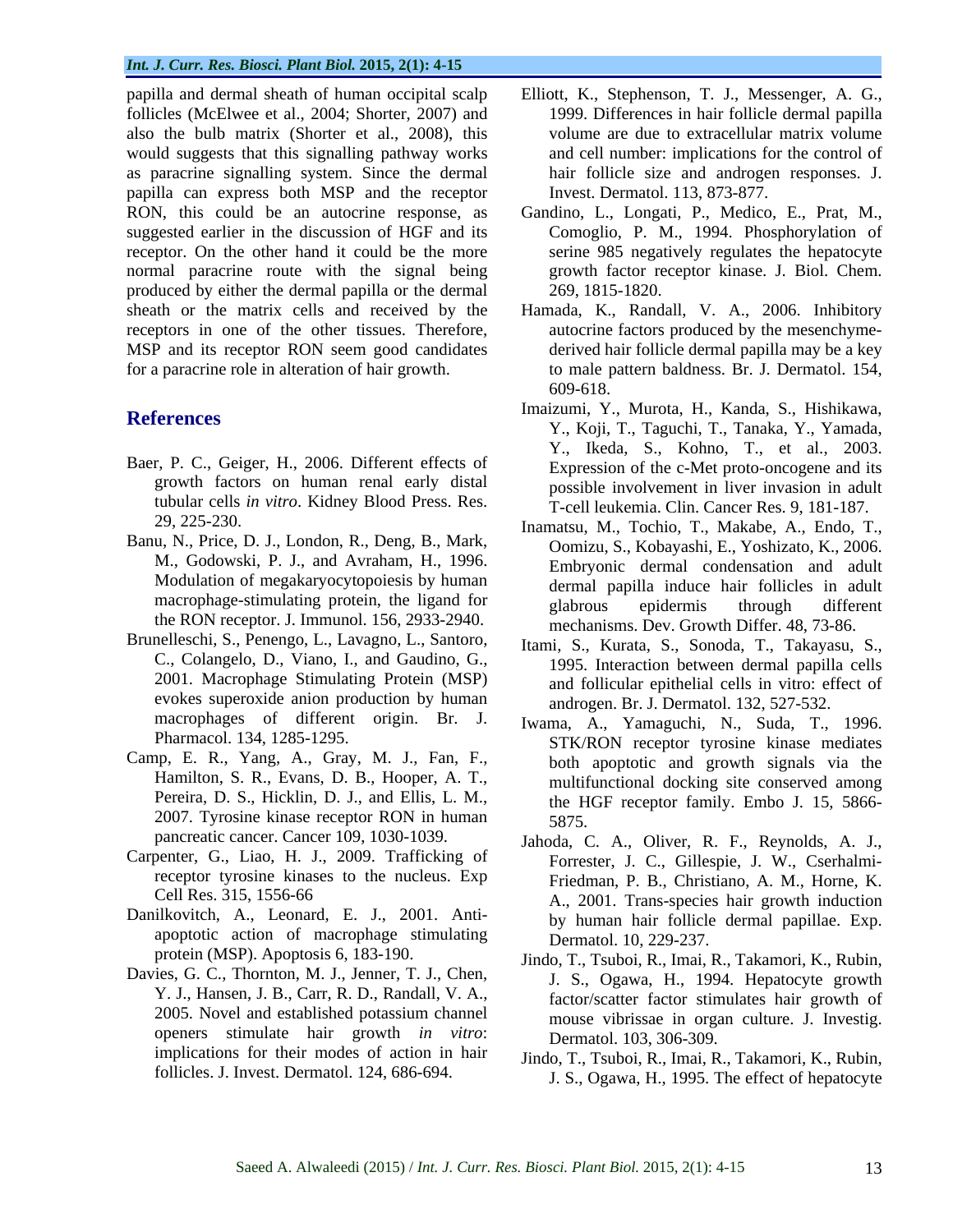- Jindo, T., Tsuboi, R., Takamori, K., and Ogawa, H. morphogenesis of liver progenitor cells in vitro. (1998). Local Injection of Hepatocyte Growth Growth of Murine Hair Follicles. 110, 338-342.
- Kurihara, N., Iwama, A., Tatsumi, J., Ikeda, K., Suda, T., 1996. Macrophage-stimulating protein osteoclasts and facilitates bone resorption by
- Kurihara, N., Tatsumi, J., Arai, F., Iwama, A., Suda, T., 1998. Macrophage-stimulating protein factor. Exp. Hematol. 26, 1080-1085.
- 
- Lindner, G., Menrad, A., Gherardi, E., Merlino, G., R., 2000. Involvement of hepatocyte growth factor/scatter factor and Met receptor signaling FASEB J. 14, 319-332. Dermatol. Ther. 21, 314-328.
- 
- Matsumoto, K., Nakamura, T., 1992. Hepatocyte growth factor: molecular structure, roles in liver
- Matsuzaki, S., Canis, M., Pouly, J. L., Dechelotte, macrophage stimulating protein/RON system: a treatment of endometriosis. Mol. Hum. Reprod.
- McElwee, K. J., Huth, A., Kissling, S., Hoffmann,
- McKinnon, H., Gherardi, E., Reidy, M., Bowyer, factor and MET are involved in arterial repair
- Medico, E., Mongiovi, A. M., Huff, J., Jelinek, M.

growth factor/scatter factor on human hair Comoglio, P. M., 1996. The tyrosine kinase follicle growth. J. Dermatol. Sci. 10, 229-232. receptors Ron and Sea control "scattering" and morphogenesis of liver progenitor cells *in vitro*. Mol. Biol. Cell 7, 495-504.

- Factor//Scatter Factor (HGF//SF) Alters Cyclic Merrick, A. E., 2000. The role of paracrine factors in androgen-regulated human hair growth. Ph.D. thesis, Department of Biomedical Sciences, University of Bradford.
- activates STK receptor tyrosine kinase on Mizuno, S., Matsumoto, K., Li, M.-Y., Nakamura, osteoclast-like cells. Blood 87, 3704-3710. in mice: a potential role for MMP-dependent T., 2005. HGF reduces advancing lung fibrosis myofibroblast apoptosis. FASEB J. 19, 580- 582.
- (MSP) and its receptor, RON, stimulate human Montesano, R., Matsumoto, K., Nakamura, T., Orci, osteoclast activity but not proliferation: effect of L., 1991. Identification of a fibroblast-derived MSP is distinct from that of hepatocyte growth epithelial morphogen as hepatocyte growth factor. Cell 67, 901-908.
- Lassus, P., Janer, J., Haglund, C., Karikoski, R., Ohmichi, H., Koshimizu, U., Matsumoto, K., Andersson, L. C., Andersson, S., 2006. Nakamura, T., 1998. Hepatocyte growth factor Consistent expression of HGF and c-met in the (HGF) acts as a mesenchyme-derived perinatal lung. Biol. Neonate 90, 28-33. (HGF) acts as a mesenchyme-derived morphogenic factor during fetal lung development. Development 125, 1315-1324.
	- Welker, P. I. A., Handjiski, B., Roloff, B., Paus, Peus, D., Pittelkow, M. R., 1996. Growth factors in hair organ development and the hair growth cycle. Dermatol. Clin. 14, 559-572.
	- in hair follicle morphogenesis and cycling. Randall, V. A., 2008. Androgens and hair growth. Randall, V. A., 2008. Androgens and hair growth.<br>Dermatol. Ther. 21, 314-328.
- Livak, K. J., Schmittgen, T. D., 2001. Analysis of Randall, V. A., Hibberts, N. A., Thornton, M. J., relative gene expression data using real-time Merrick, A. E., Hamada, K., Kato, S., Jenner,T. quantitative PCR and  $\Delta\Delta$ Ct method. Methods J., de Oliveira, I., Messenger, A. G., 2001. Do 25, 402-408. androgens influence hair growth by altering the paracrine factors secreted by dermal papilla cells? Eur. J. Dermatol. 11, 315-320.
	- regeneration, and other biological functions. Roletto, F., Galvani, A. P., Cristiani, C., Valsasina, Crit. Rev. Oncog. 3, 27-54. B., Landonio, A., Bertolero, F., 1996. Basic P., Okamura, K., Mage, G., 2005. The growth factor/scatter factor secretion by human fibroblast growth factor stimulates hepatocyte mesenchymal cells. J. Cell Phys. 166, 105-111.
	- potential novel target for prevention and Rosen, E. M., Jaken, S., Carley, W., Luckett, P. M., 11, 345-349. Regulation of motility in bovine brain Setter, E., Bhargava, M., Goldberg, I. D., 1991. endothelial cells. J. Cell Physiol. 146, 325-335.
- R., 2004. Macrophage-stimulating protein Rubin, J. S., Chan, A. M., Bottaro, D. P., Burgess, promotes hair growth *ex vivo* and induces W. H., Taylor, W. G., Cech, A. C., Hirschfield, anagen from telogen stage hair follicles *in vivo*. D. W., Wong, J., Miki, T., Finch, P. W., 1991.<br>
J. Invest. Dermatol. 123, 34-40. A broad-spectrum human lung fibroblast-D., 2006. Hepatocyte growth factor/scatter growth factor. Proc. Nat. Acad. Sci. United growth factor factor factor interests in the Comoglio P. M. 1996. The tyrosine kinase of the state in the tyrosine interests in the state interests in the state interests of the state interests of the state interests of th D. W., Wong, J., Miki, T., Finch, P. W., 1991. A broad-spectrum human lung fibroblast derived mitogen is a variant of hepatocyte States of America 88, 415-419.
	- and atherogenesis. Am. J. Pathol. 168, 340-348. Santoro, M. M., Collesi, C., Grisendi, S., Gaudino, G., Comoglio, P. M., 1996. Constitutive activation of the RON gene promotes invasive